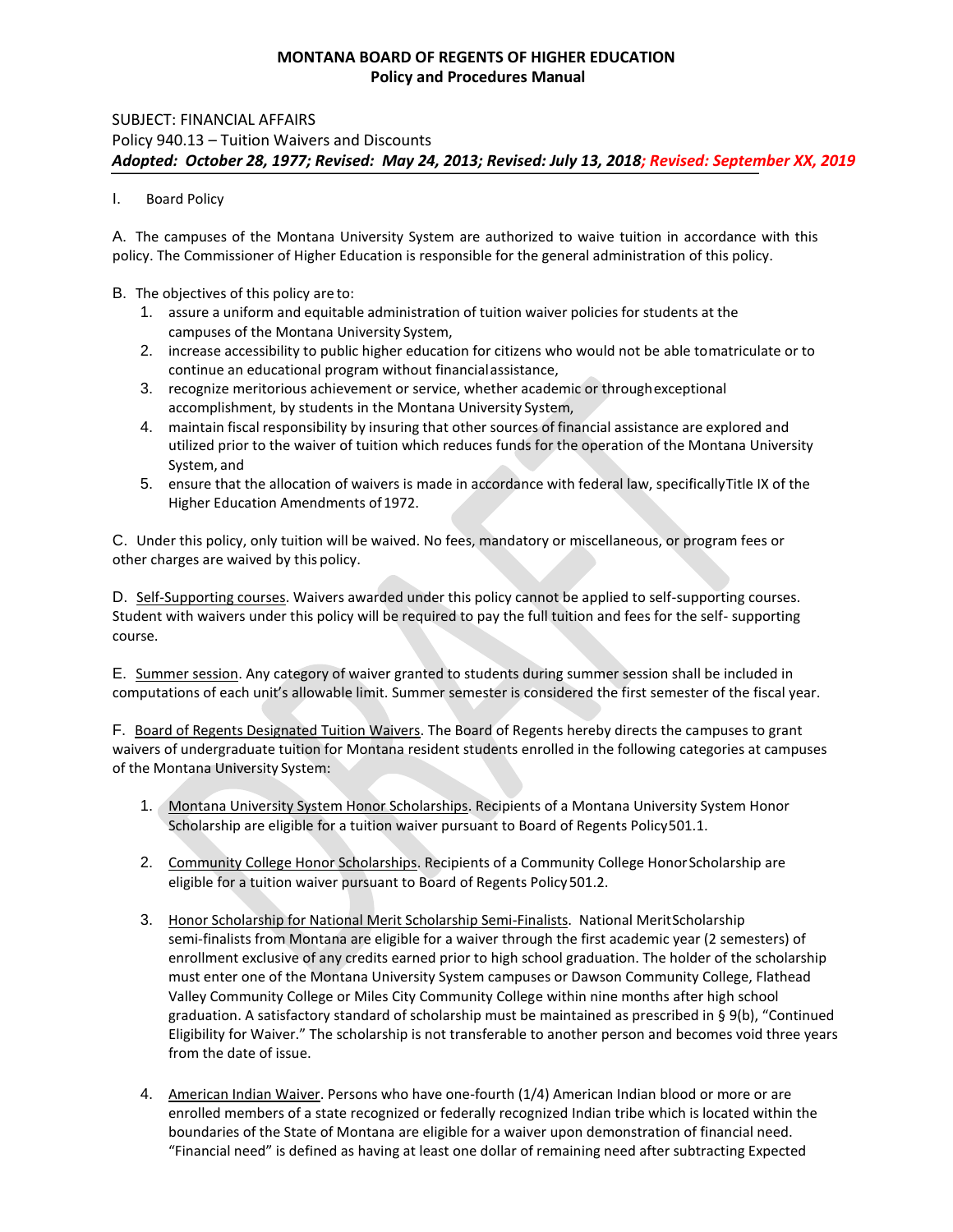## Policy 940.13 – Tuition Waivers and Discounts  *Adopted: October 28, 1977; Revised: May 24, 2013; Revised: July 13, 2018; Revised: September XX, 2019*  SUBJECT: FINANCIAL AFFAIRS

Family Contribution, all Title IV grant aid and institutional aid from the cost of attendance. Duplication of tuition designated awards is notallowed.

- 5. Faculty and Staff Tuition Waiver. Tuition may be waived for permanent University System employees who are employed at least ¾ time for the entire period of enrollment. Permanent employees employed at least ¾ time for the entire academic year who are reemployed forthe following academic year are eligible for a tuition waiver during the intervening summer term. Each campus may at its discretion also waive other fees, but in no case may registration and building fees be waived. Each campus may adopt regulations to limit the amount of credit an employee or staff member may register for and to control the times at which courses may be taken.
- 6. Honorably Discharged Veteran Waiver.

 whose benefits have expired orbeen exhausted. a. Veterans From the Vietnam Era and Before (i.e., served any time prior to May 8, 1975) - All honorably discharged persons who served with the United States forces in any of its wars and who are bona fide residents of the State of Montana for fee and tuition purposes are eligible for a waiver. This waiver shall not apply to persons who qualify for education stipends or other veterans' educational benefits under federal law or regulation and shall apply only to those who have at some time qualified for benefits but

b. Post-Vietnam Era Veterans (i.e., service began after May 7, 1975) - Veterans serving in the armed forces subsequent to the conflict in Vietnam are eligible for a waiver if the following conditions are met:

- 1) a) The veteran has been awarded an Armed Forces Expeditionary Medal, or
	- b) The veteran served in a combat theater in the Persian Gulf between August 2,1990 and April 11, 1991 and received the Southwest Asia Service Medal, or
	- c) The veteran has been awarded the Kosovo Campaign Medal;or
	- d) The veteran served in a combat theater in Afghanistan or Iraq after September 11, 2001 and received either the Global War on Terrorism Expeditionary Medal, the Afghanistan Campaign Medal or the Iraq Campaign Medal.

For purposes of this policy any of the above noted medals shall be deemed to have been "awarded" to anindividual if the individual was eligible for the medal but chose to receive another medal in lieu thereof.

2) The veteran is pursuing his or her initial associate degree or initial baccalaureatedegree.

3) The veteran elected to become eligible for educational benefits under Title 38, Chapter 30 or 32, of the United States Code (or a successor federal program granting educational benefits based on active duty in the regular armed forces of the United States) and has exhausted such benefits or is no longer eligible for such benefits because of the passage of time. Participants in the Veterans Educational Assistance Program (VEAP) or any similar contributory program who withdraw any portion of their contribution before the expiration date for their benefits are not eligible for the waiver.

4) The veteran is a resident of Montana eligible for in-state tuition and fees under thepolicies of the board.

- 7. War Orphans Waiver. A waiver is available, with the approval of the Commissioner of Higher Education, for children aged 25 and under of members of the armed forces of the United States who served on active duty during World War II, the Korean, Vietnam, Iraq or Afghanistan conflicts. Such members of the armed forces must be Montana residents at the time of entry into service and must have been killed in action or died as a result of combat related injury, disease, or other disability while in the service.
- 8. Surviving Dependents of Montana National Guard Member Waiver. The surviving spouse or child of any Montana National Guard member killed as a result of injury, disease, or other disability incurred in the line of duty while serving on state active duty is eligible for a waiver. This waiver shall not apply to the extent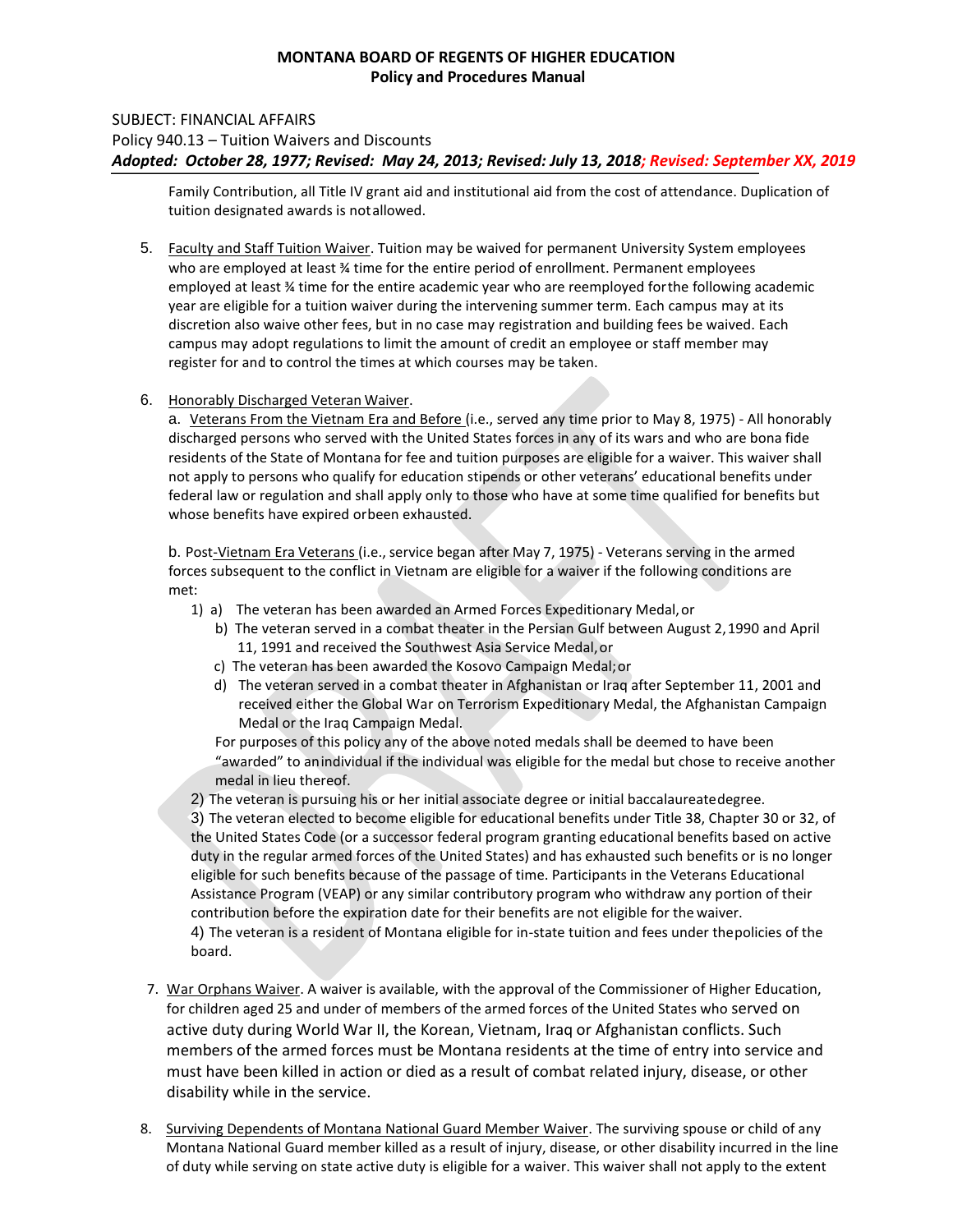### SUBJECT: FINANCIAL AFFAIRS

Policy 940.13 – Tuition Waivers and Discounts

 *Adopted: October 28, 1977; Revised: May 24, 2013; Revised: July 13, 2018; Revised: September XX, 2019* 

that any such person is eligible for educational benefits from any governmental or private benefit program that provides comparablebenefits.

- shall be available only if the individual has fully pursued this alternative source of student assistance and 9. September 11, 2001 Victims Waiver. Persons whose spouse, parent, or legal guardian was a victim of the September 11, 2001 terrorist actions at the New York World Trade Center, the Pentagon or the Pennsylvania airplane crash are eligible for the waiver. "Victim" as used herein means a person killed as a direct result of physical injuries suffered on or about September 11 directly related to the above noted terrorist actions and includes rescuers, relief workers or fire and police personnel. It does not include any individual identified by federal law enforcement personnel as likely perpetrators of the terrorist activities. If a person is eligible for other grants or scholarships based on the individual's relationship to a victim, which assistance may be used for attendance within the Montana University System, the waiver only to the extent that the alternative aid does not cover charges otherwise waivable under this policy. This provision will automatically expire on May 30, 2010.
- 10. Surviving Dependents of Montana Firefighters/Peace Officers Waiver. The surviving spouse or child of any Montana firefighter or peace officer killed in the course and scope of employment is eligible for a waiver. This waiver shall not apply to the extent that any such person is eligible for educational benefits from any governmental or private benefit program thatprovides comparable benefits.
- 11. Montana National Guard Waiver. A student who is a member of the Montana National Guard shall be eligible for a resident tuition waiver, provided the student:
	- a. Is a bona fide member of the Montana National Guard at the start of the semester for which he/she is enrolling;
	- b. Has been certified as a Montana National Guard member in good standing by the Adjutant General;
	- c. Does not hold a baccalaureate degree or higher, or earned more than 120 semester credit hours; and
	- d. Meets all admission requirements of the institution.

 Waivers for individuals who meet the criteria above will be applied as last dollar awards, up to the total annual cost of resident tuition only. Thus, individual tuition waiver amounts will vary, depending on the amount of federal grants and scholarships received by the student.

 Montana National Guard members who are non-resident students per BOR Policy 940.1, and meet the criteria above, are eligible for the tuition waiver under this policy.

G. Campus Discretionary Waivers and Discounts. Campuses of the Montana University System may waive tuition, on a full or partial basis, for superior academic achievement, service to the campus, and/or other meritorious accomplishment or student financialneed.

- 1. Resident Student Waivers/Discounts. Tuition may be waived/discounted for under-graduate or graduate resident students.
- 2. Non-Resident Student Waivers/Discounts. Tuition may be waived/discounted for non-resident students. The Montana University System must ensure that the average net tuition revenue per non-resident student (not including WUE students) exceeds the average net tuition revenue plus state appropriations per resident student. In other words, net educational revenues per student FTEmust be greater for the non-resident student population than the resident student population.
- 3. Yellow Ribbon. Tuition may be waived for qualified veterans in accordance with an authorized Yellow Ribbon Program.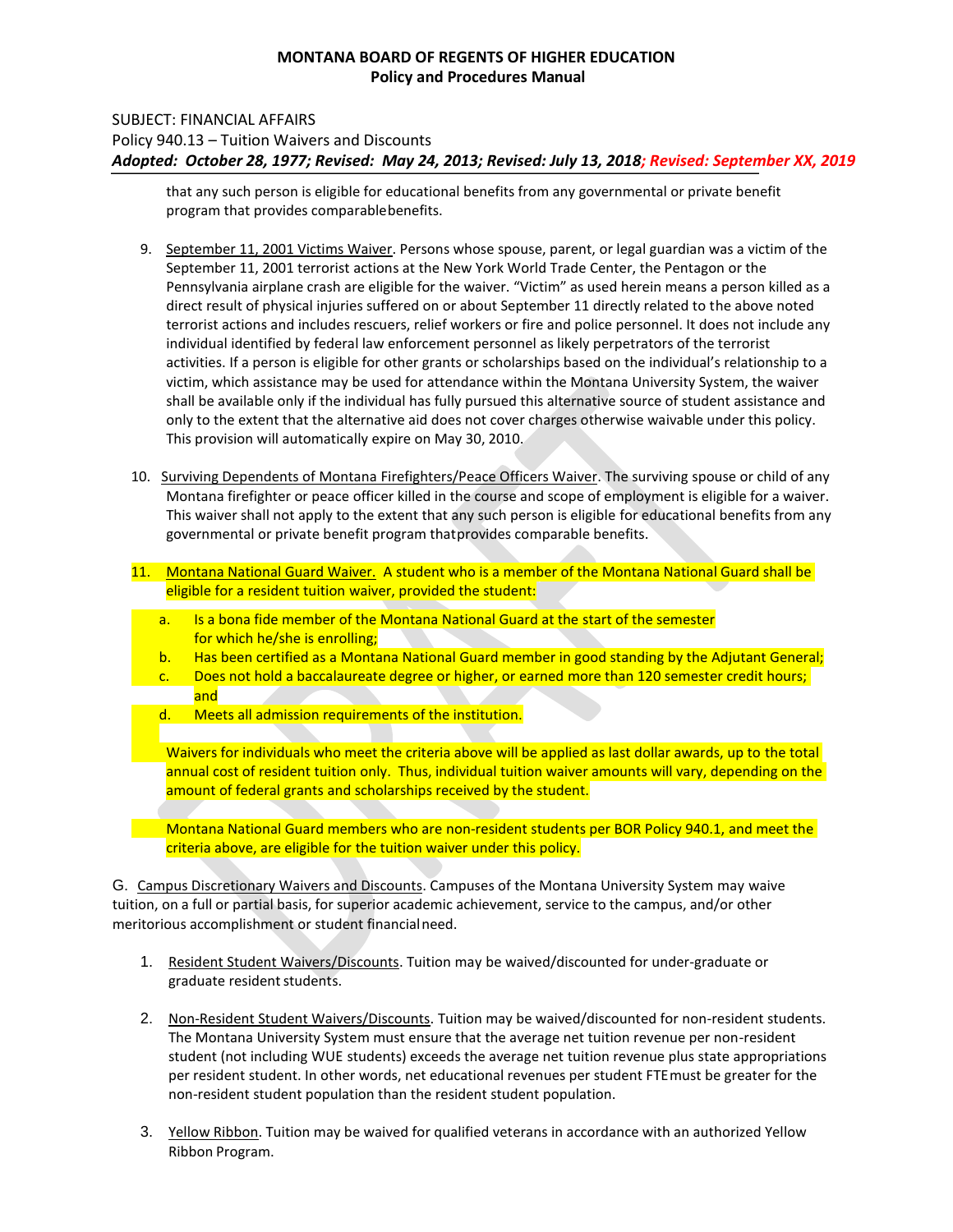#### H. Rules Applicable to all Waivers/Discounts.

- 1. Financial Need. All waivers, except Honor Scholarships for National Merit Scholarship semi- finalists, MUS Honor Scholarships, Community College Honor Scholarships, and waiversfor graduate teaching assistants and graduate research assistants shall include financial need as a criterion whenever possible.
- 2. Continued eligibility for waiver. Students are eligible for continuation of a waiver, from year to year, unless otherwise limited, provided reasonable academic progress is maintained in accordance with the campus's satisfactory progress policy generallyused in administering federal financial aid. This provision does not apply to senior citizens and faculty and staff waivers.
- 3. Waiver Amount Limit. No combination of waivers/discounts can exceed the total tuition charged by the campus.
- II. Procedures

A. Authorizing official. The Financial Aid Director at each campus shall be the official authorized to award financial assistance, including tuition waivers and scholarships, to any student. No notice or authorization of financial assistance including tuition waivers and scholarships shall be communicated to a student except by authorization from the Financial Aid Director.

#### B. Reporting and review:

- 1. Each unit of the Montana University System will report annually to the Commissioner ofHigher Education concerning waivers on forms provided.
- 2. The president or chancellor of each campus, with the assistance of the financial aid director,shall annually review financial aid practices to insure that waivers are allocated in accordance with applicable policy.
- 3. The administration of this policy will be reviewed periodically by the Commissioner of Higher Education to insure that no inequities, misinterpretations or misapplications have occurred and to assist in alleviating any problems.

History:

 (Item 5-006-R0774), Policy Regarding Fee Waivers, Montana University System, as amended June 7, 1976 (Rescinded); (Item 18- 005-R1077), October 28, 1977, as revised January 16, 1978, April 11, 1978, January 21, 1983, January 30, 1984, November 4, 1988, June 21, 1989, April 26, 1990, July 31, 1990, November 9, 1990, March 22, 1991, July 30, 1992, November 11, 1993, July 7, 1994, November 20, 1997, May 21, 1998, November 18, 1999 (Item 104-103-R0999), November 16, 2001 (Item 113-109-R1101),